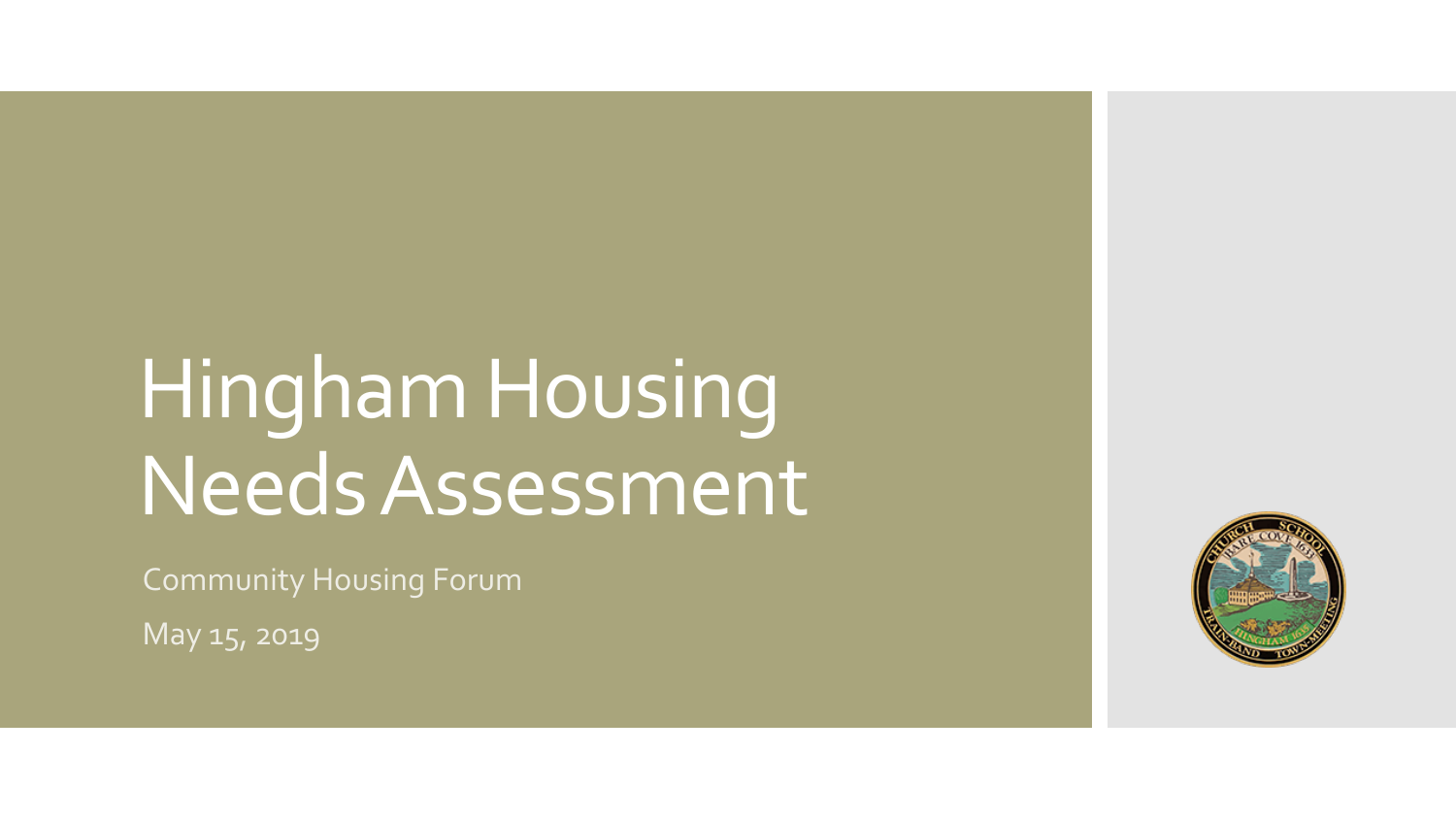What is the purpose of the Housing Needs Assessment and forthcoming Housing Plan?

## *Different objectives of the assessment and plan…*

- Obtain updated information on demographic, economic and housing characteristics and trends.
- Better understand the current housing market dynamic.
- Create a roadmap for a proactive housing agenda to address the wide range of local housing needs.
- Identify specific strategies in response to identified needs and goals based on what has worked in Hingham as well as in other comparable communities.
- Provide guidance to strategically invest local resources.
- Engage the community to obtain input into the Plan and ultimately support for local initiatives.
- Provide support for the Town's Master Planning process.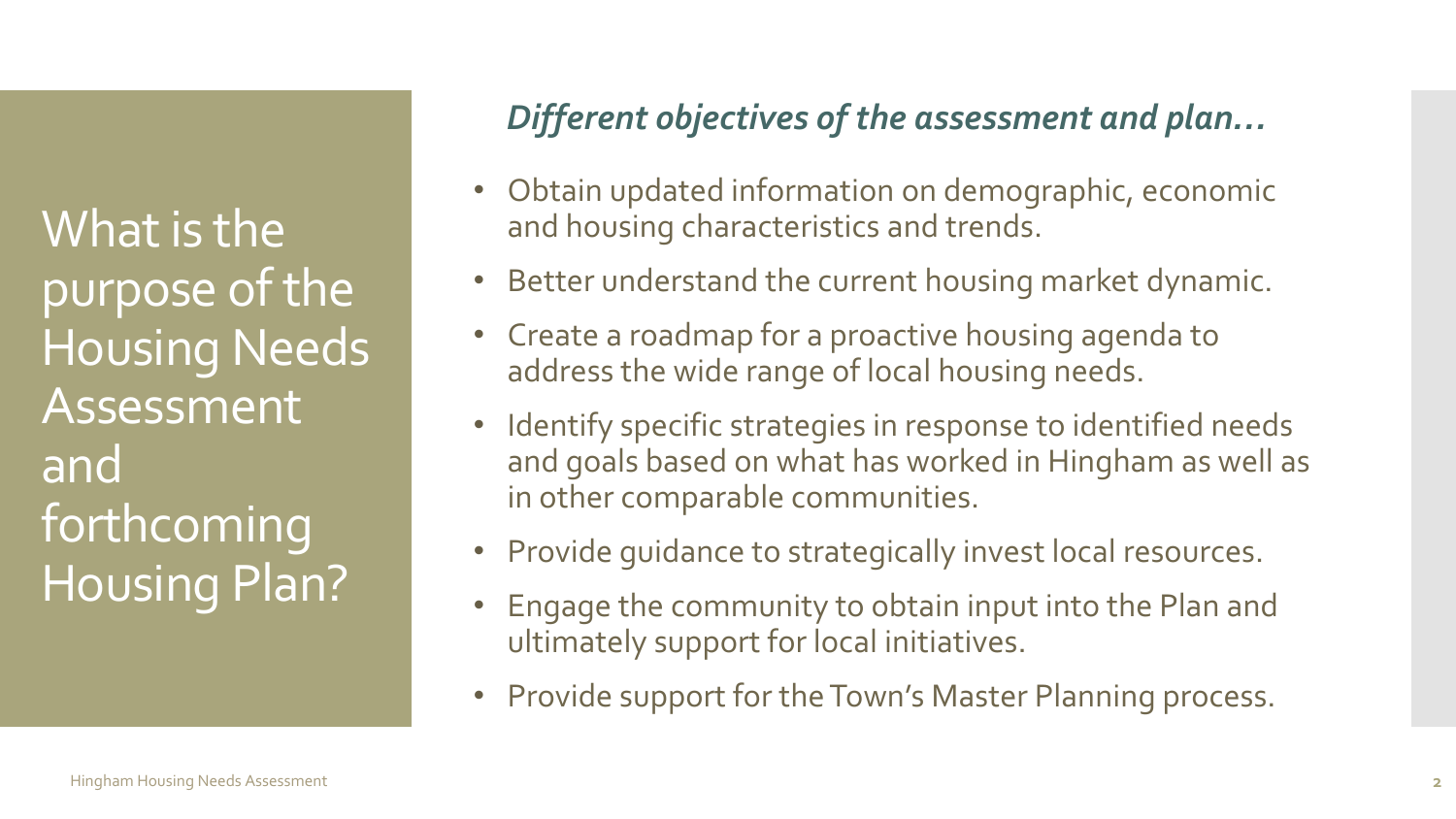What is affordable housing?

## *Different definitions of affordable housing…*

- HUD definition is spending no more than 30% of income on housing costs.
- 40B definition "A" affordable units include:
	- *Available to households earning at or below 80% of area median income*
	- *Permanent units subsidized or approved by a subsidizing agency*
	- *Deed restricted*
	- *Affirmatively marketed*

| <b>Household Size</b> | 2019                 | 2018                 |
|-----------------------|----------------------|----------------------|
| (Number of Persons)   | <b>Income Limits</b> | <b>Income Limits</b> |
| $\mathbf 1$           | \$62,450             | \$56,800             |
| $\mathcal{P}$         | \$71,400             | \$64,900             |
| 3                     | \$80,300             | \$73,000             |
| 4                     | \$89,200             | \$81,100             |
| 5                     | \$96,350             | \$87,600             |
| 6                     | \$103,500            | \$94,100             |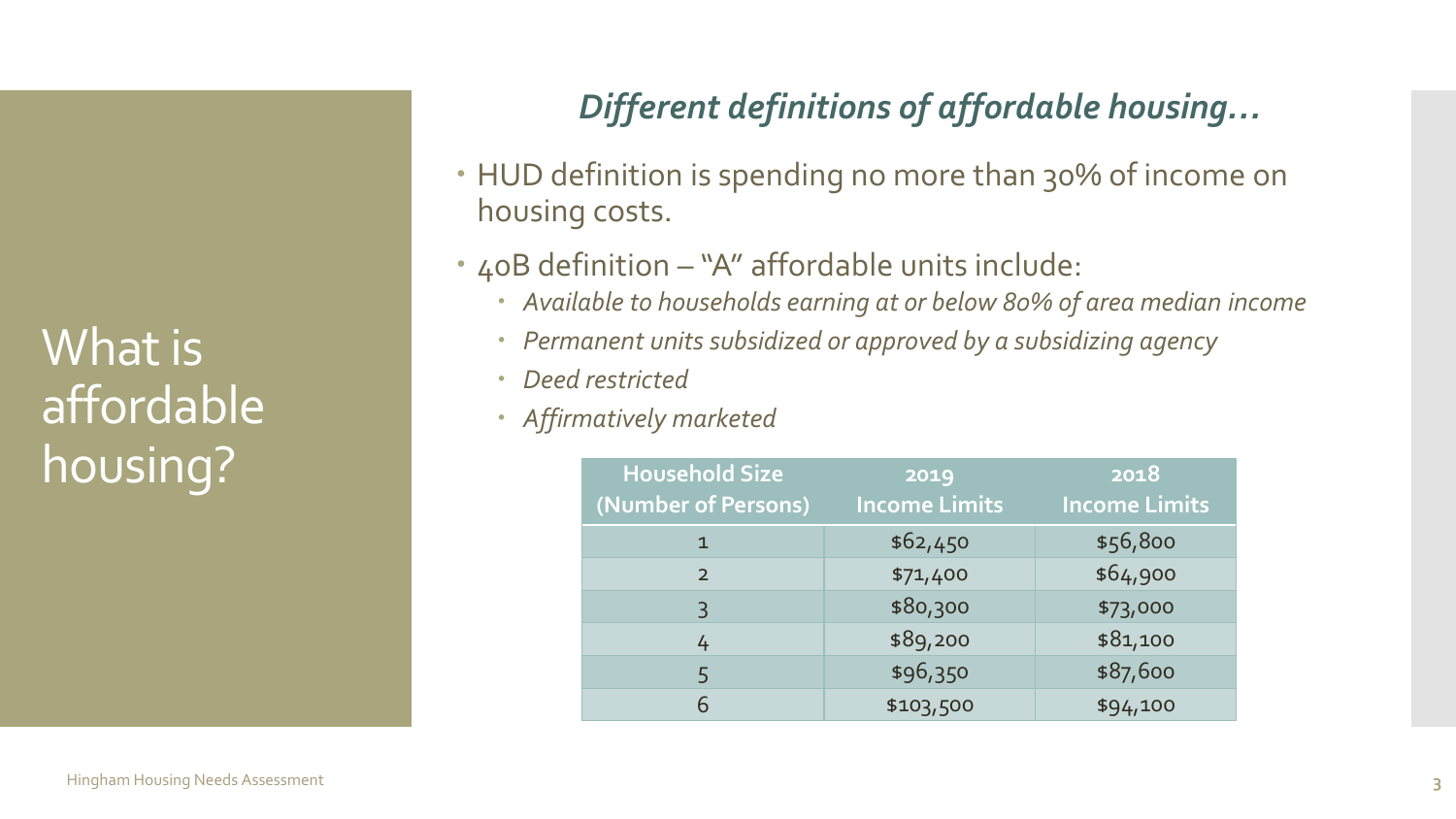What housing is "Affordable" in Hingham?

## *Subsidized Housing Inventory (SHI) Details*

- 1,005 units or uncontested 11.37% of 8,841 year -round housing units, are currently considered eligible by the state for inclusion on the SHI.
- 349 or 35% of SHI units are actually affordable.
- 121 units over the 10% state affordability goal.
- 30+ units above the 10% level following 2020 census based on projected housing growth.





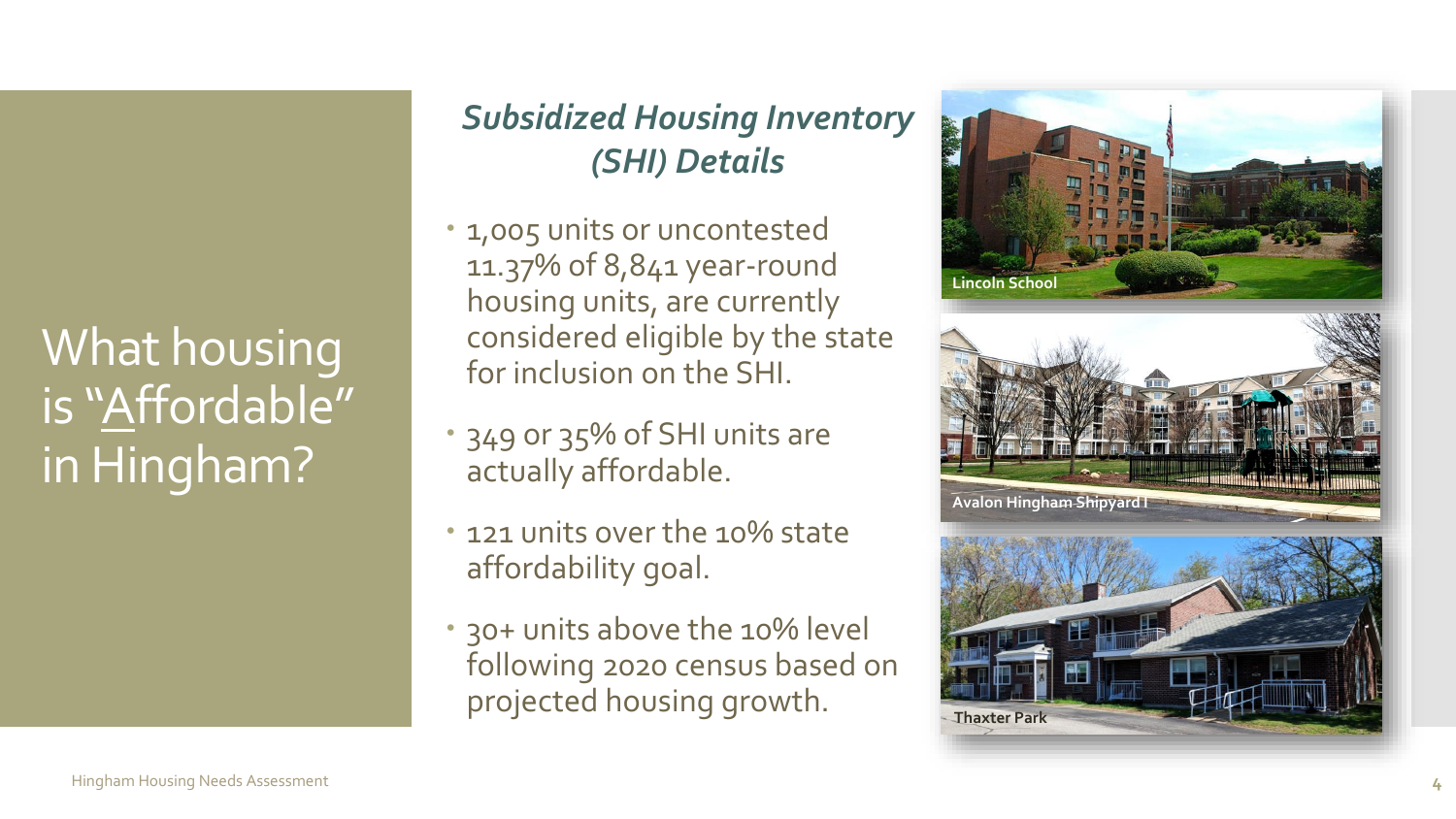Town focus on wide range of housing needs

- Despite reaching the 10% state affordability goal, there are still unmet and pressing housing needs.
- **Identify and address the** wide range of housing needs based on income levels and target populations.
- Inclusion of "a" affordable units that do not meet state requirements but still serve critical local housing needs.

Live/Work Neighborhood Inclusionary ADU Multiplex  $\frac{1}{6}$  Senior  $\eta_{\bm{Q}}$ . Mixed-Use Two-Family **OUSING** Mid-Rise Size Condo Dwelling Home Congregate **Assisted** Density Townhouse Single-Family Apartment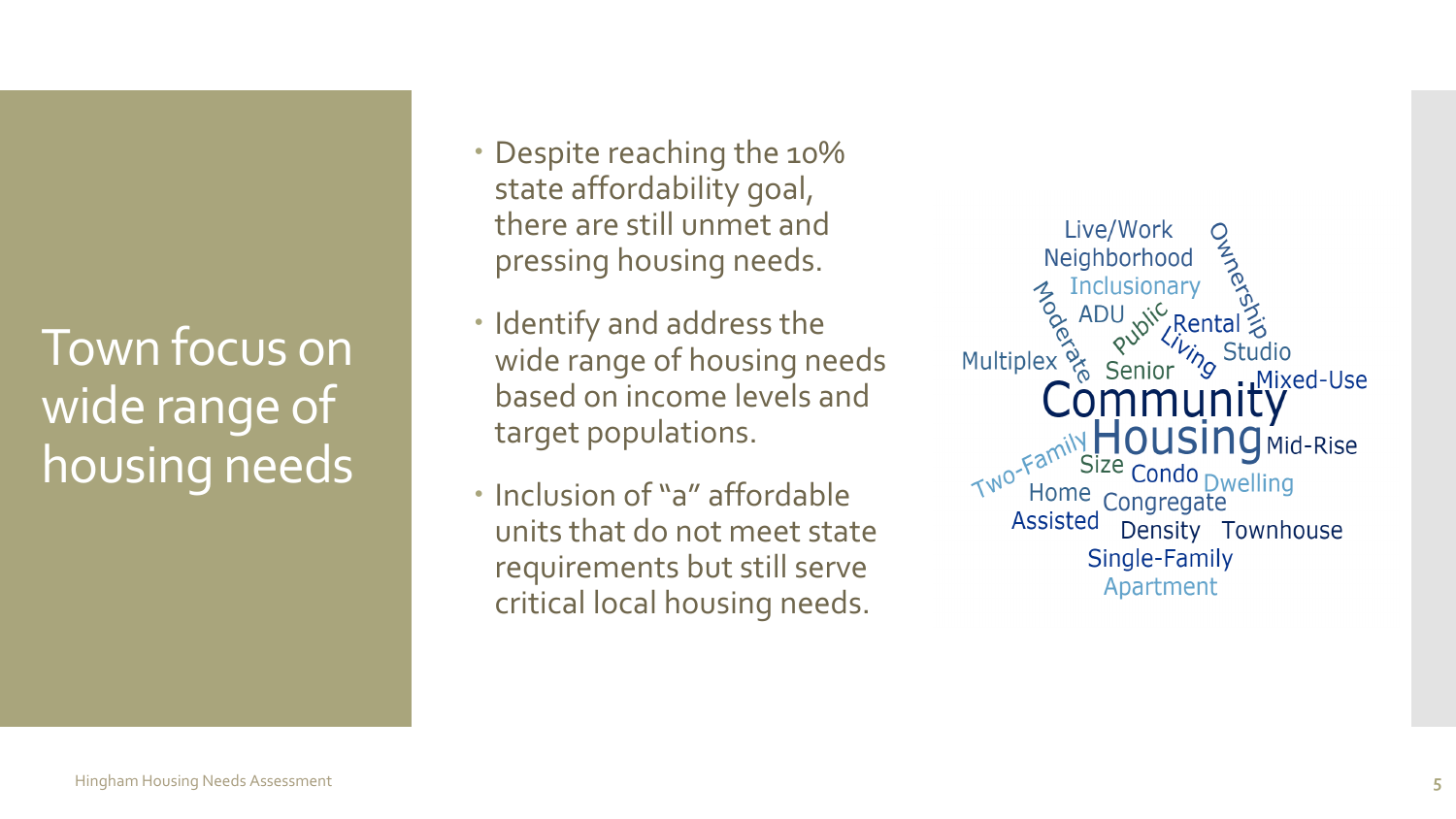Key **Demographic Trends** 

- Continuing population growth.
- Population projections suggest continuing growth by 5% to 10.6% between 2010 and 2030.
- Relatively high population of children and increasing school enrollments.
- Major increases in older residents – Baby Boomers and Linden Ponds.
- Projected declines in children and middle aged residents.
- Very high projected increases in older residents.
- Growth in smaller households including those living alone.

#### **Population Growth, 1970 to 2017**

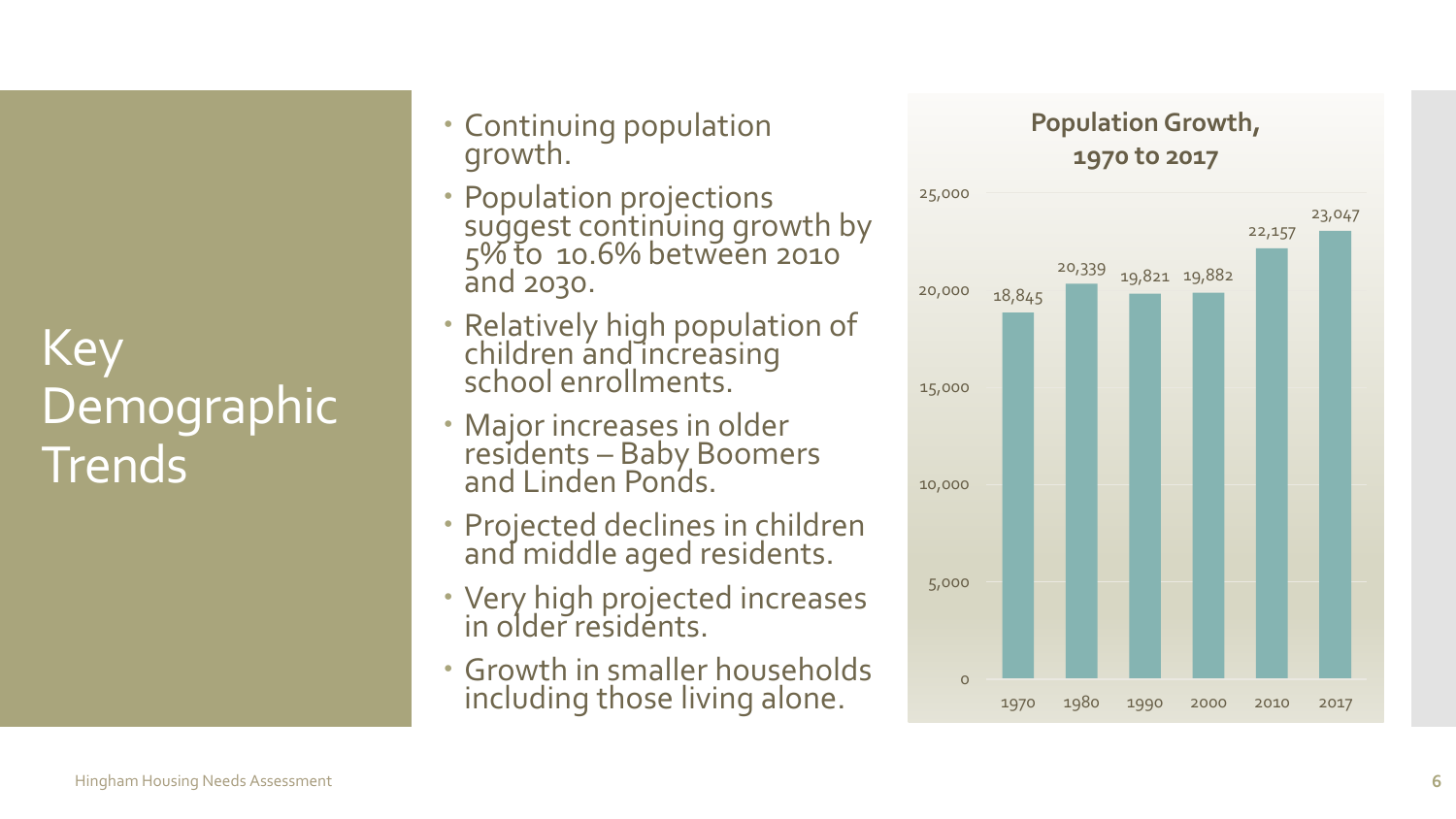## Change in Age Distribution



#### **Change in Age Distribution, 2000 to 2017**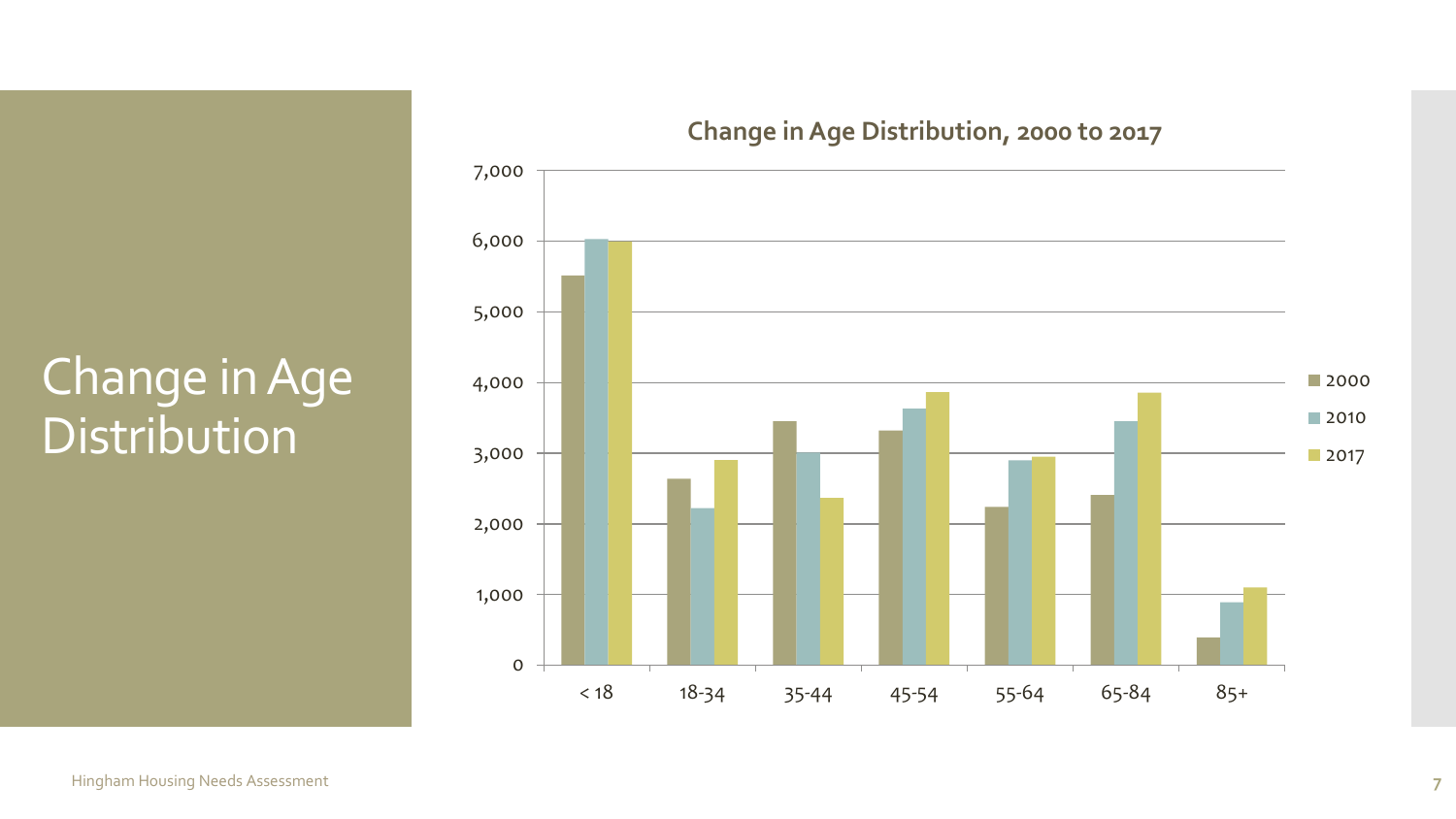Key Economic Trends, 2000 - 2017

- Relatively high incomes with median of \$125,144, up from \$83,018.
- Growing income disparities.
- **Increase in households with** incomes below \$15,000 from 412 to 611.
- Poverty low but increasing.
- **· Increase in households** earning above \$200,000 from 882 to 2,681.
- Median income of owners increased by 69% to \$152,674 while median of renters decreased by 3% to \$48,284.

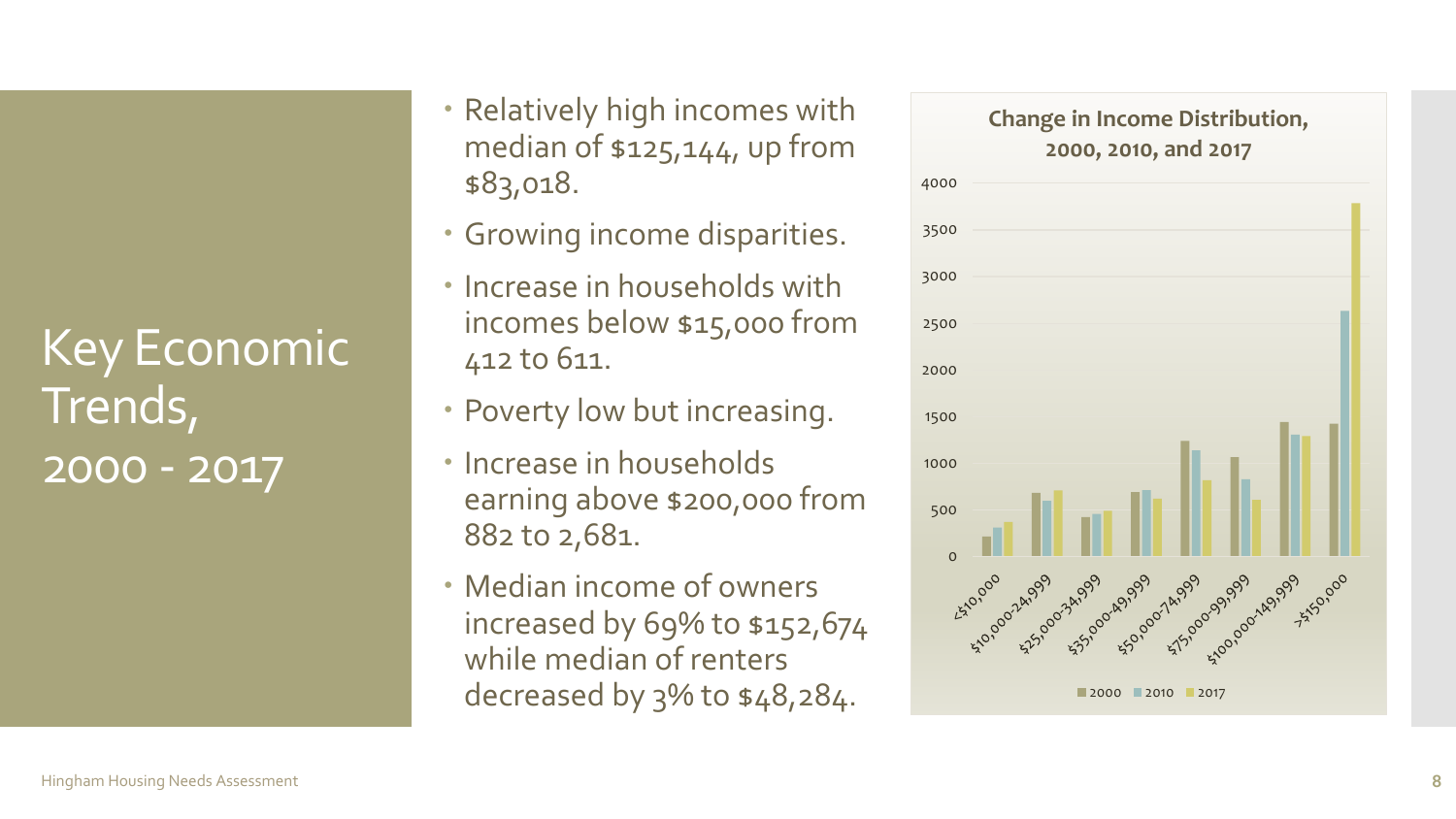Gaps between Median Household Income and House Values



**-Median Household Income -Median Single-family House Price**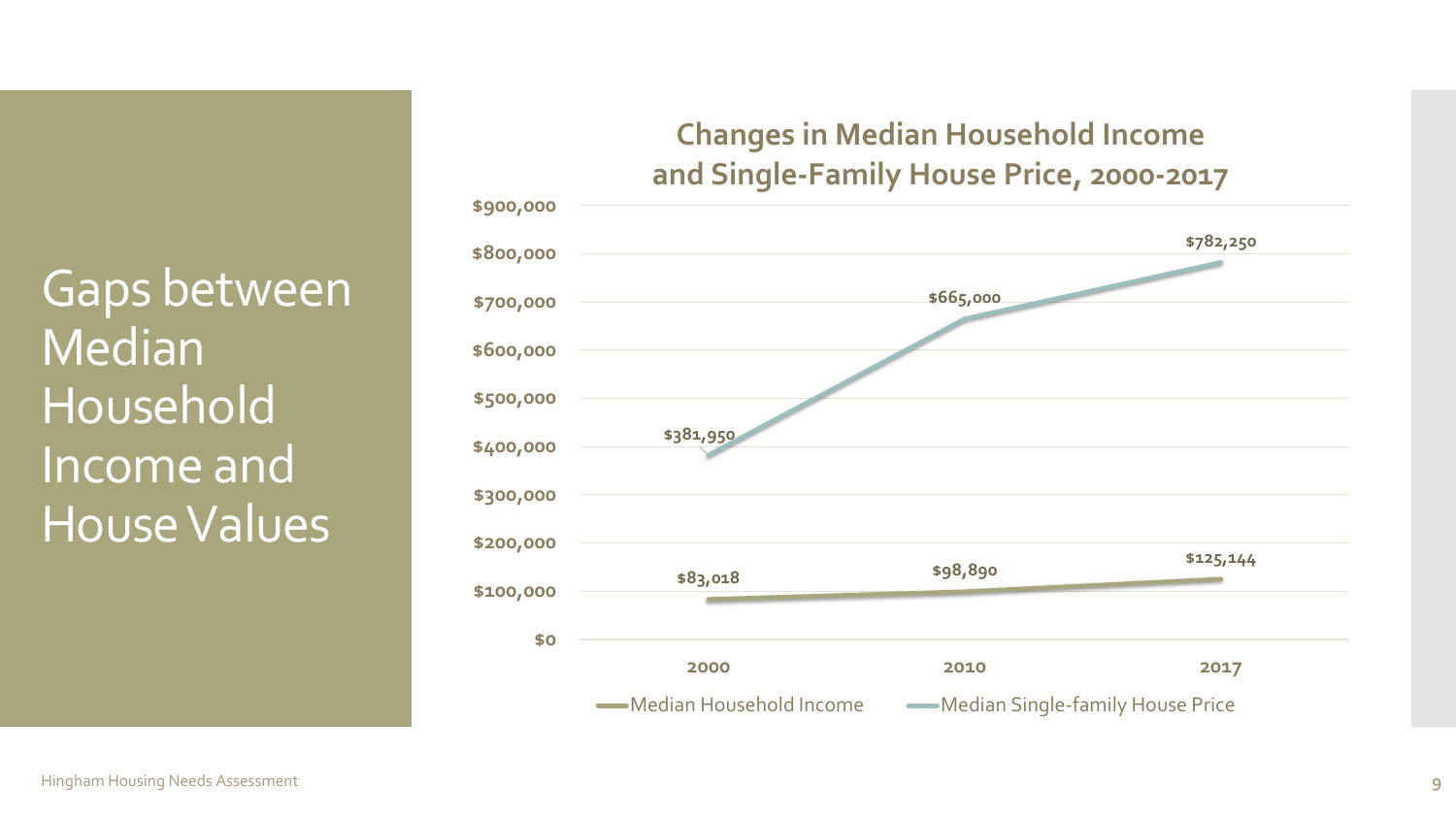Key Housing Growth and **Occupancy Trends** 

- Housing growth was higher than population growth at 24% and 16%, respectively, between 2000 and 2017, based on census figures.
- Permitting activity suggests somewhat higher housing growth at 34%.
- 918 new units built between 2010 and 2018.
- Substantial demolition/replacement activity at about 40% of new single-family home development between 2010 and 2018.
- Projected housing growth higher than projected population growth.
- Predominance of owner-occupancy at 80% in 2017 but down from 86% in 2000 and with a net gain of 777 units.
- Notable growth in rental housing units, from 14% to 20% between 2000 and 2017 with a net gain of 746 units with more underway, thus increasing housing diversity.
- Increasing numbers of larger units.
- 0% vacancy rate for ownership, 8.6% for rentals.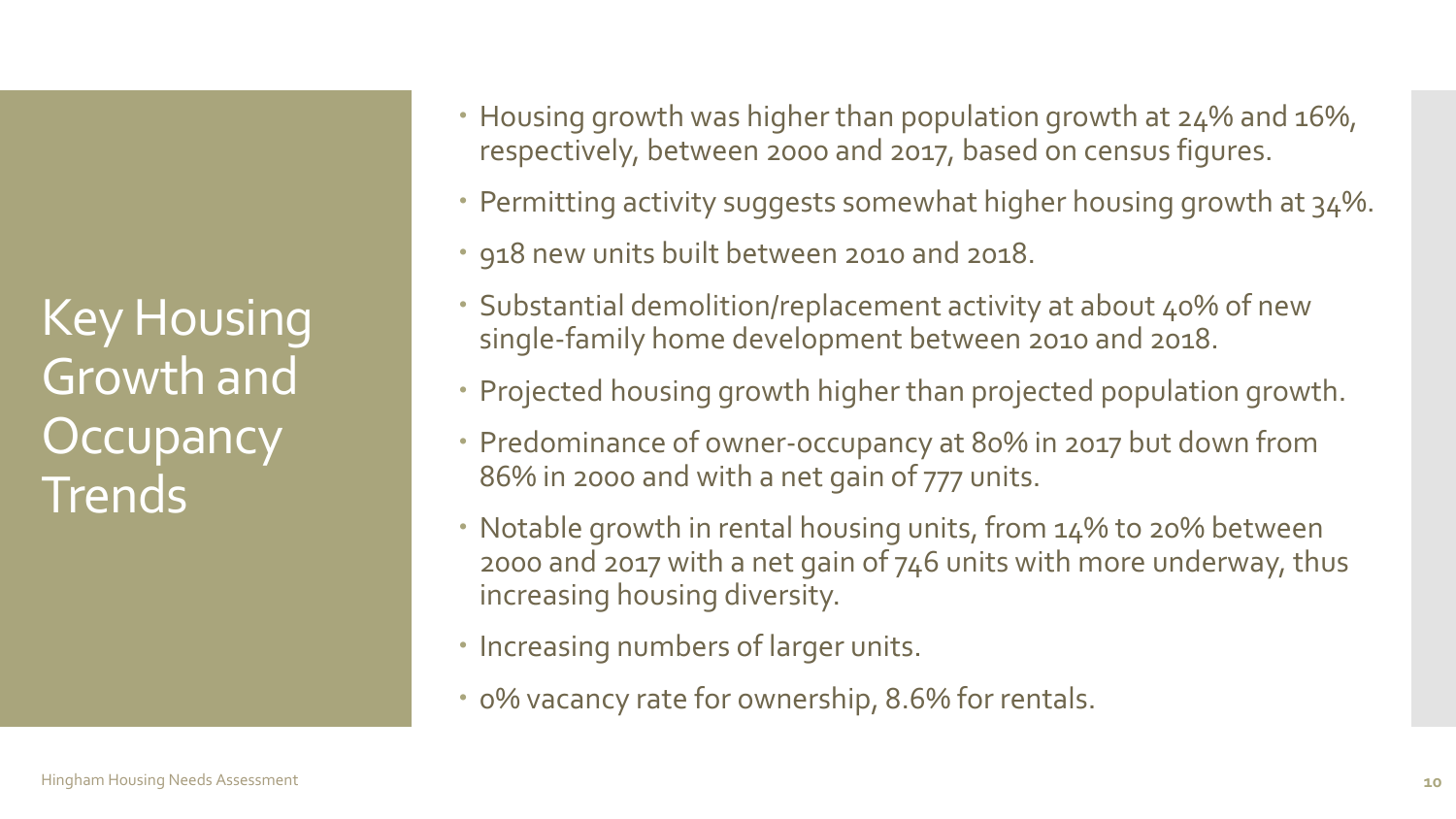Key Housing Cost Trends

- Very little affordability remaining in the private housing market.
- Prices remain high \$813,750 for median single-family home as of the end of 2018, \$450,000 for condos.
- Market rents are also high with a median of \$2,190 and new market rents of over \$3,000.
- High single-family affordability gap of \$270,750 for median income earning household and widening to \$535,750 at the 80% AMI limit.
- · Increasing cost burdens as 30% or 2,493 households were spending too much for their housing including 17% or 1,415 with severe cost burdens.
- Two-thirds of those earning at or below 80% AMI were experiencing cost burdens including 1,200 or 51.5% with severe cost burdens.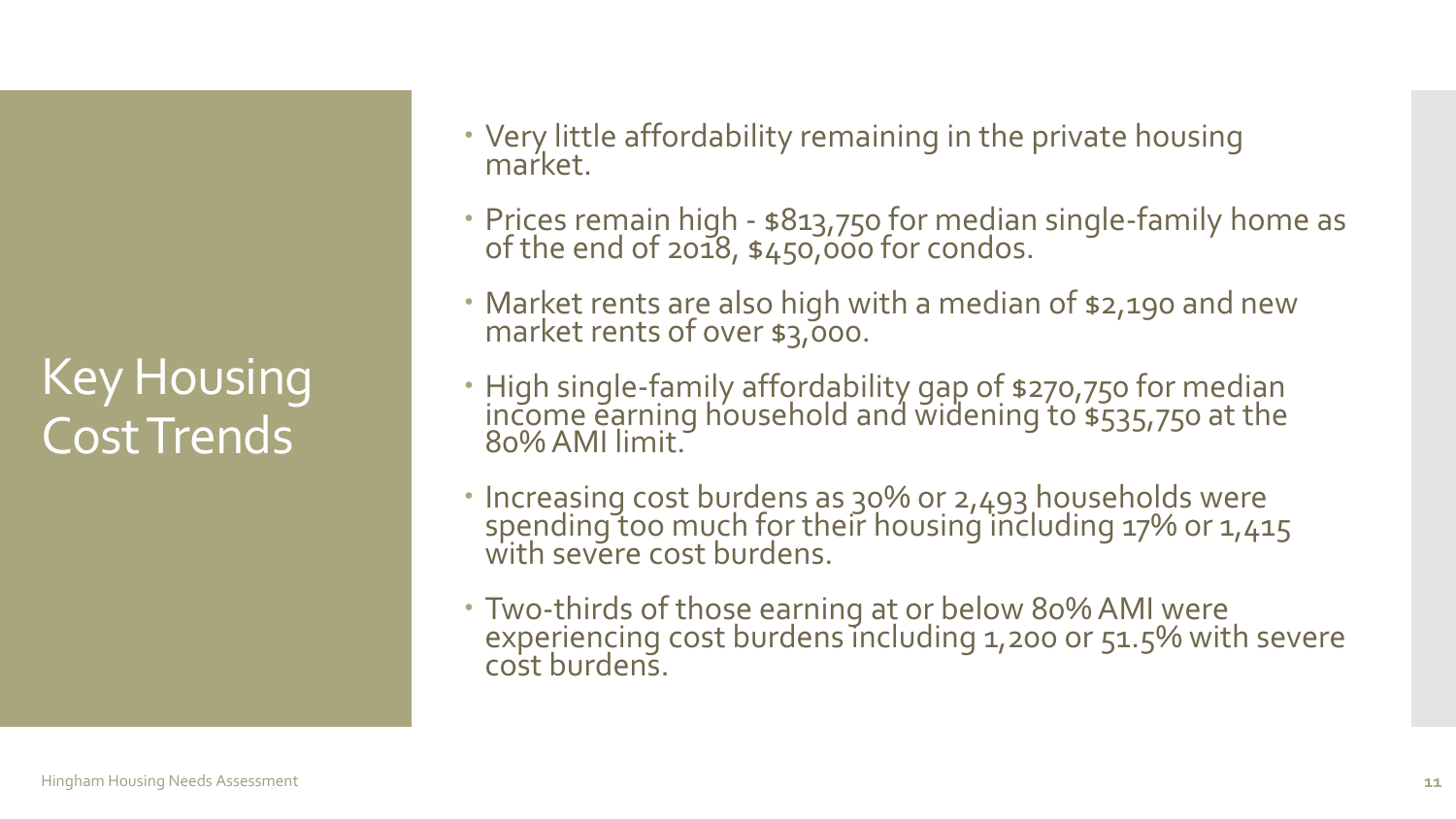## Change in Median Values



#### **Change in Median Values, 2005 to 2018**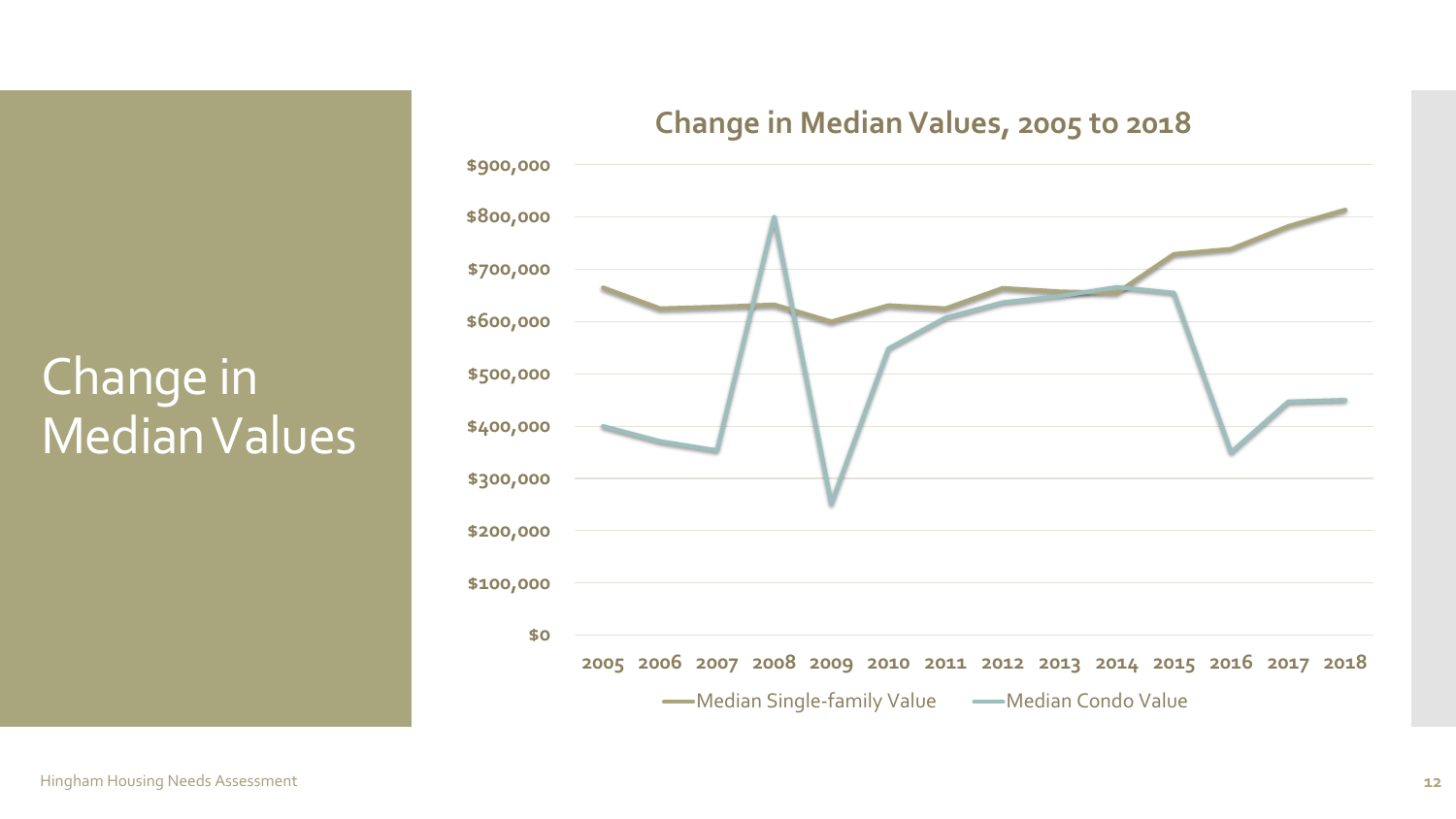## Distribution of Sales Prices

#### **Distribution of Sales Prices for Single-Family Homes and Condos, March 2018 to February 2019**

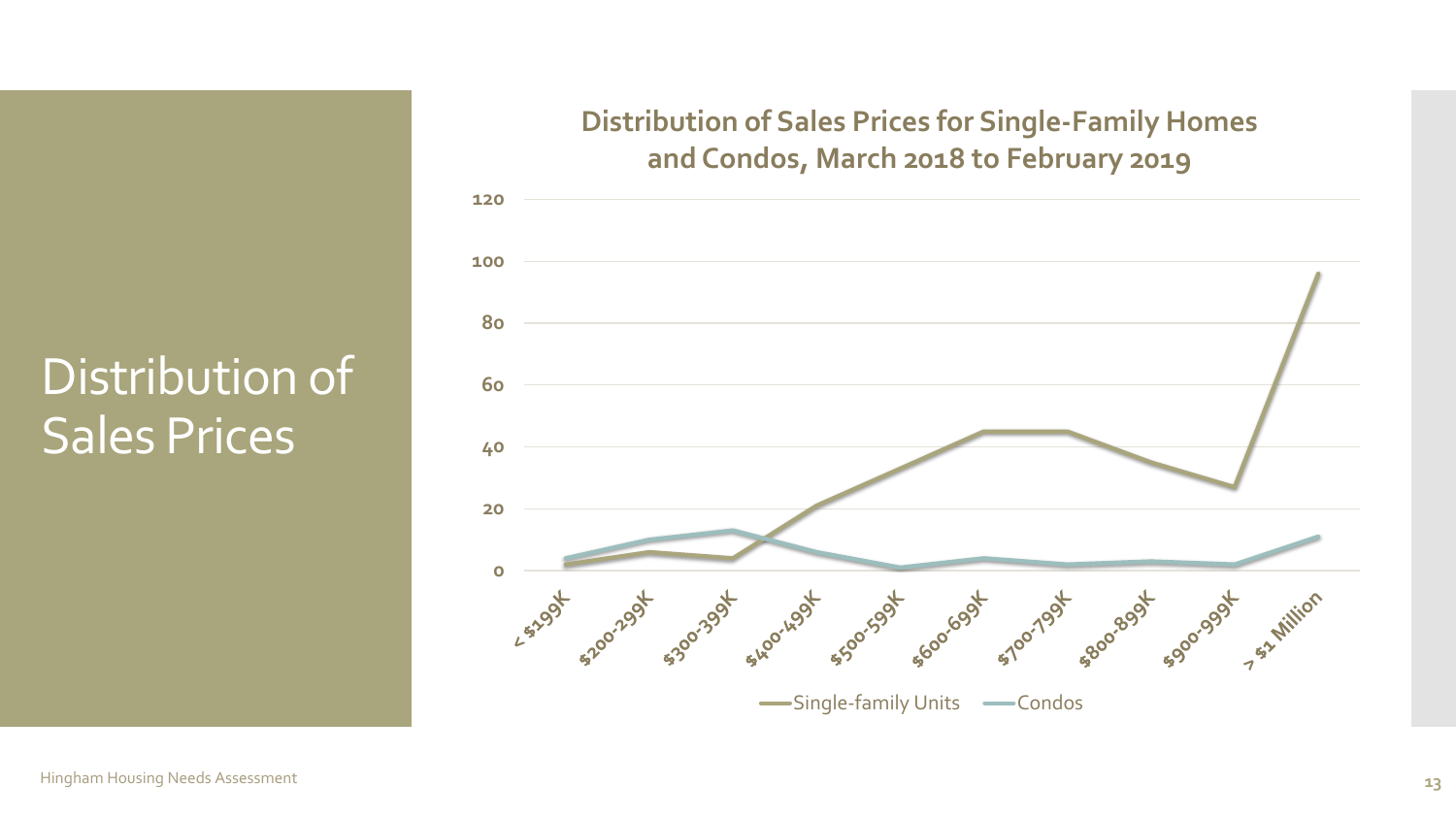**Priority** Housing Needs

- Indicators of need for various income levels and target populations including seniors, families, and those with disabilities.
- The Housing Needs Assessment suggests that the Town focus primarily on rental unit development to:



- Target needs of the most vulnerable residents.
- Continue to promote greater housing diversity.
- Provide more appropriately sized units for increasing numbers of smaller households.
- Offer opportunities for seniors to downsize in less isolated settings.
- Leverage other funds as almost all state and federal funding is directed to rental housing, family rentals in particular.
- Enhance the ability to qualify occupants for housing subsidies as state requirements regarding assets make it very difficult for long-term owners to be eligible for assistance.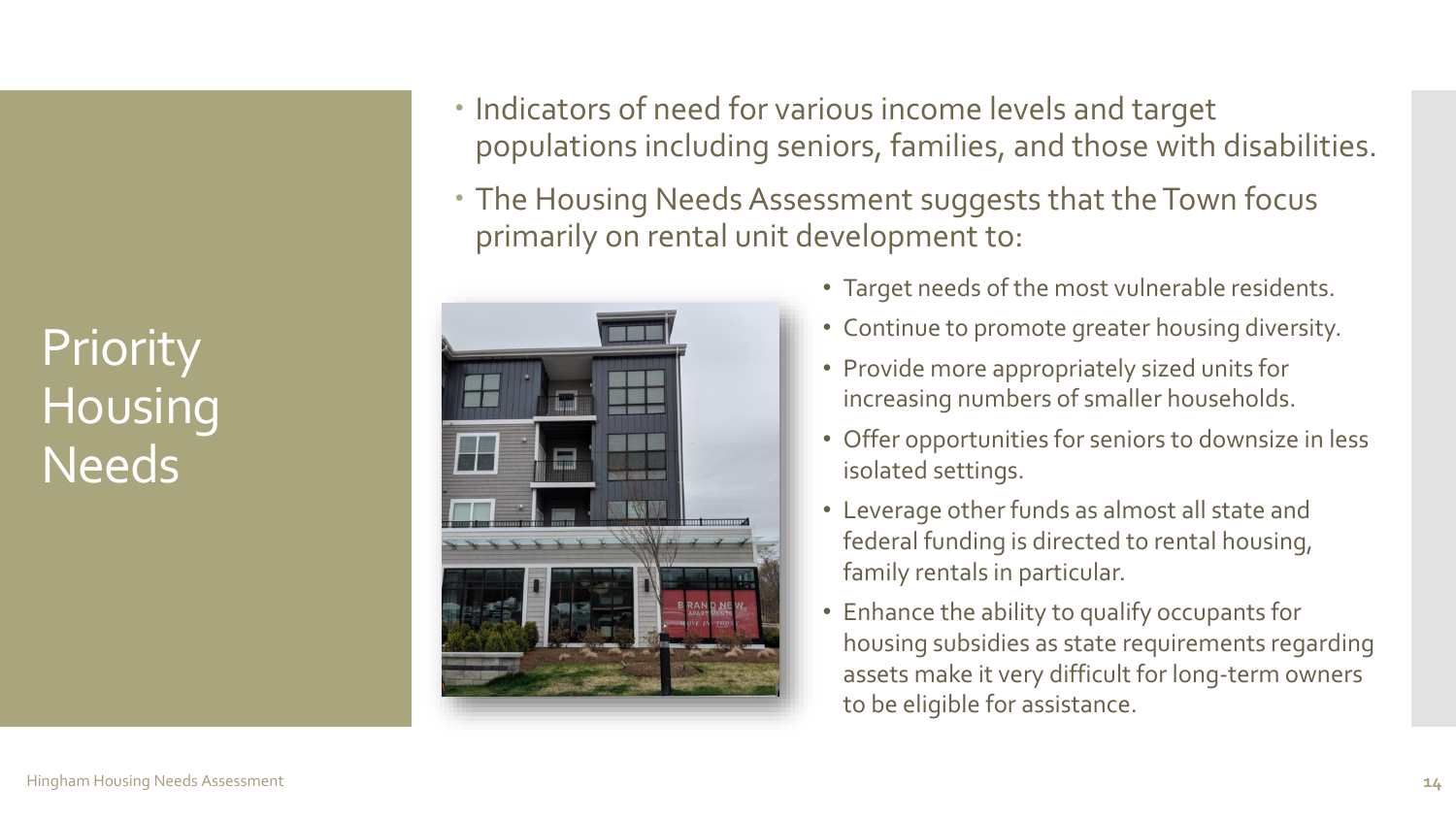# Other Priority Housing Needs

- Still need more affordable homeownership units.
	- Starter homes
	- Options for downsizing
- Also need to better integrate handicapped accessibility and supportive services into new development or redevelopment.
- Older housing stock will also require resources to support housing improvement and preservation work.

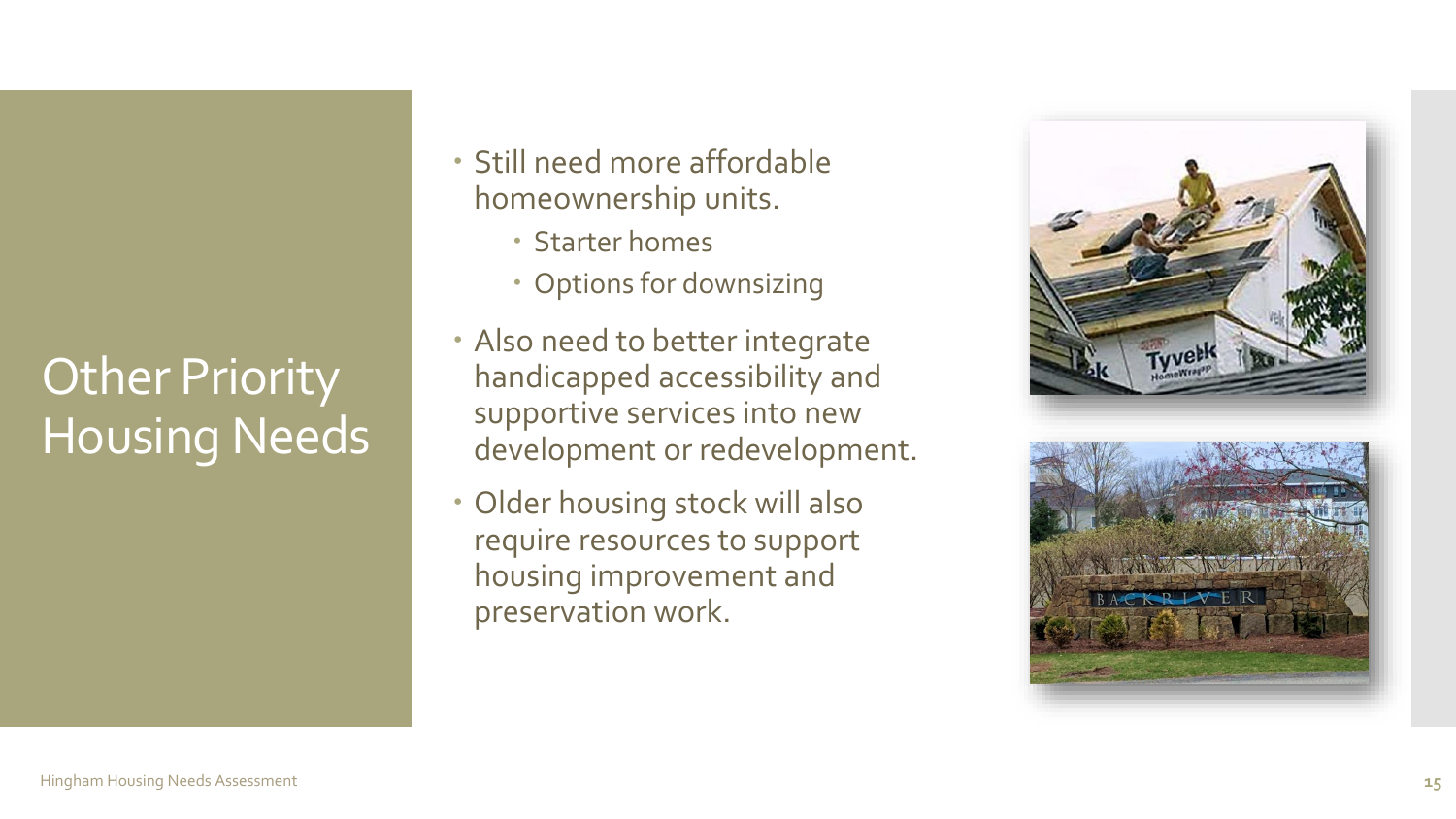Questions for Small Group Brainstorming

- What is the Town's greatest challenge related to preserving and producing housing affordability and diversity?
- What should Hingham's long-term affordable housing goal be for addressing unmet housing needs? Both "A" and "a" affordability over 10 years?
- What are the best locations for new housing development?
- What are the most important actions or strategies for the Town to implement to address priority housing needs?